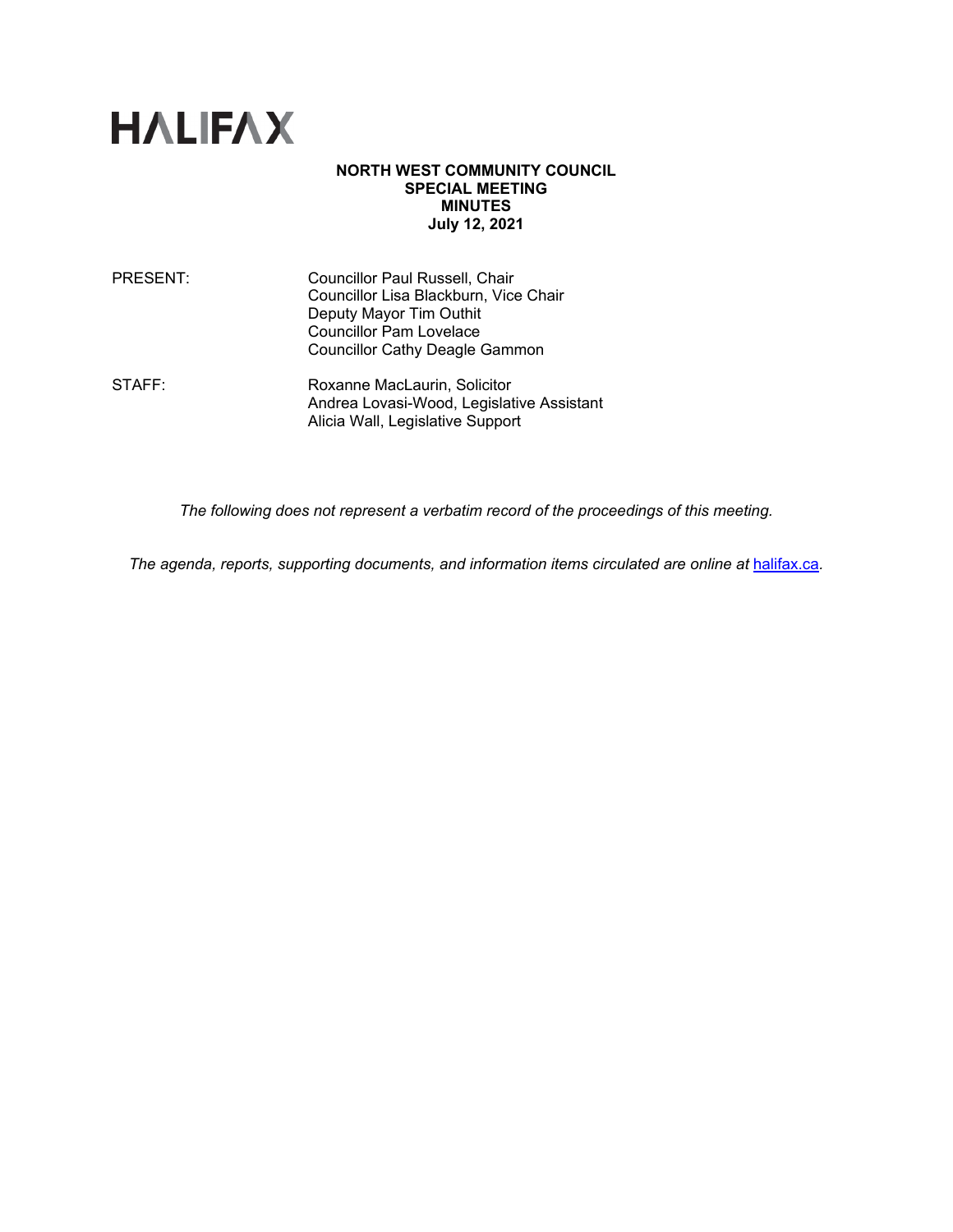*The meeting was called to order at 7:01 p.m. and adjourned at 8:52 p.m.*

# **1. CALL TO ORDER**

The Chair called the meeting to order at 7:01 p.m.

## **2. APPROVAL OF MINUTES – June 14, 2021**

MOVED by Councillor Lovelace, seconded by Councillor Blackburn

**THAT the minutes of June 14, 2021 be approved as circulated.**

## **MOTION PUT AND PASSED.**

## **3. APPROVAL OF THE ORDER OF BUSINESS AND APPROVAL OF ADDITIONS AND DELETIONS**

*Additions:* none *Deletions:* none

Community Council agreed to consider the agenda items in the following order: items 1-7, item 10, item 18, item 11, item 8-9 and items 12-20.

MOVED by Councillor Deagle Gammon, seconded by Councillor Lovelace

## **THAT the Order of Business be approved as amended.**

## **MOTION PUT AND PASSED.**

**4. BUSINESS ARISING OUT OF THE MINUTES – NONE 5. CALL FOR DECLARATION OF CONFLICT OF INTERESTS – NONE 6. MOTIONS OF RECONSIDERATION – NONE 7. MOTIONS OF RESCISSION – NONE**

#### **8. CONSIDERATION OF DEFERRED BUSINESS 8.1 Staff Presentation – Draft Regional Centre Secondary Municipal Planning Strategy (RCMPS) and Land Use By-law (RCLUB) Review**

The following was before Community Council:

• Staff presentation dated July 12, 2021

Ben Sivak, Program Manager, Community Policy, gave a presentation on Centre Plan Package B and responded to questions of clarification from North West Community Council.

A copy of the staff presentation is on file.

## **9. NOTICES OF TABLED MATTERS – NONE**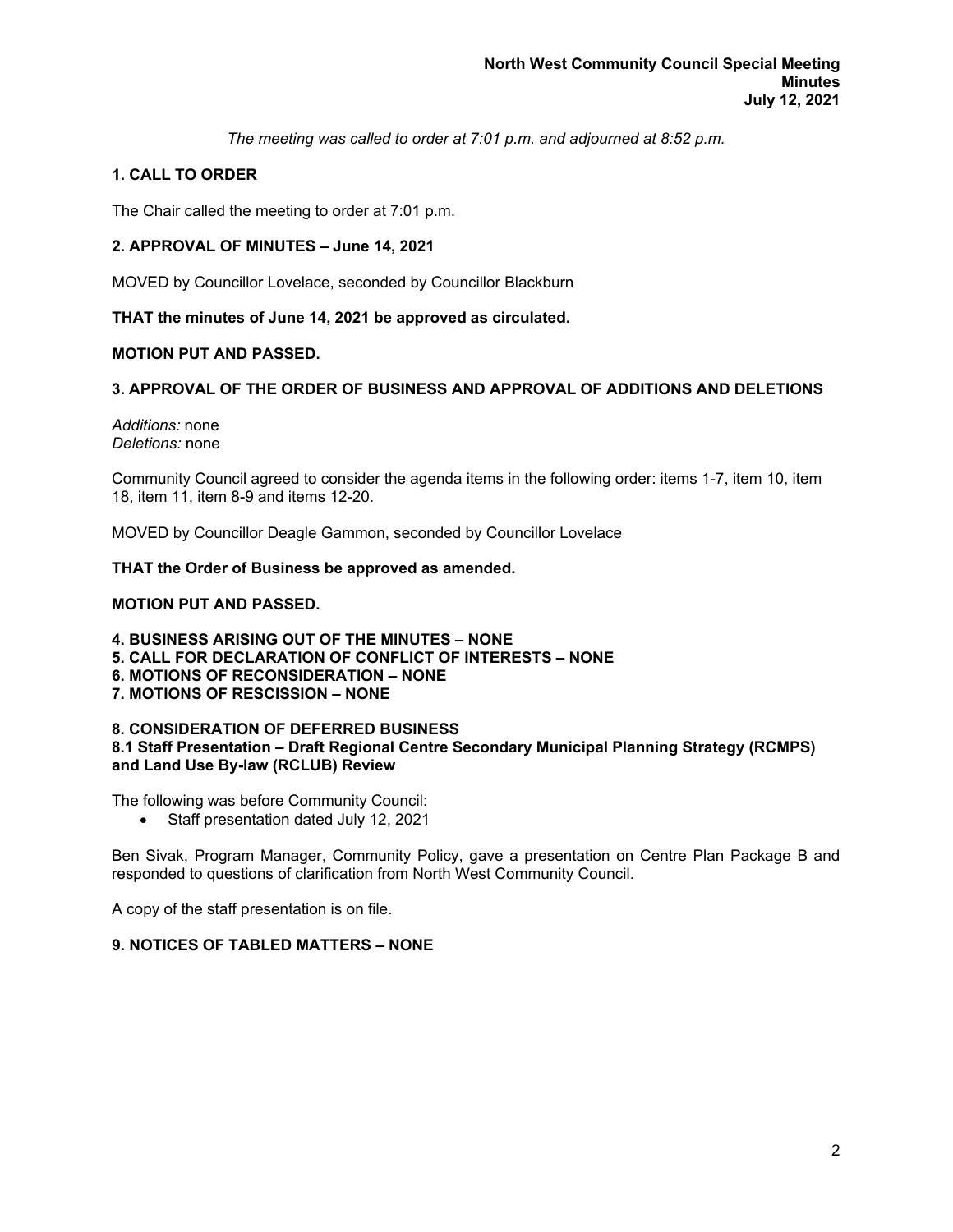#### **10. HEARINGS 10.1 PUBLIC HEARINGS – 6:00 p.m. 10.1.1 Case 22980: Development Agreement for 112 Ledgegate Lane, Bedford**

The following was before Community Council:

- A staff recommendation report dated May 6, 2021
- Staff presentation dated July 12, 2021
- Applicant presentation dated July 12, 2021
- A memorandum from North West Planning Advisory Committee dated February 8, 2021
- Correspondence from Stephanie Mah

Jamy Ellen Klenavic, Planner III, Rural Policy & Applications, presented Case 22980: Development Agreement for 112 Ledgegate Lane, Bedford requesting an amendment to the existing development agreement including the substitution of one of the apartment buildings for 21 townhouses, amending the design requirements to remove the requirement for individual garages, and to allow a reduction in the minimum permitted width from 20 feet to 16 feet per townhouse. The site is currently vacant and zoned Bedford West Comprehensive Development District (BWCDD).

A Public Information Meeting was held on December 10, 2020 to which five people attended. The application was before the North West Planning Advisory Committee on January 6, 2021 and approval was recommended with consideration given to retaining as many trees as possible. A copy of the staff presentation is on file.

The Chair opened the Public Hearing and invited the applicant to come forward and address Community Council.

**Stephanie Mah, of Clayton Developments,** spoke on behalf of the applicant, West Bedford Holdings Limited, and responded to questions of clarification from North West Community Council. A copy of the applicant's presentation is on file.

The Chair reviewed the rules of procedure for public hearings and called for the registered speakers.

There were no registered speakers.

MOVED by Councillor Lovelace, seconded by Councillor Blackburn

#### **THAT the public hearing be closed.**

#### **MOTION PUT AND PASSED.**

Klenavic responded to questions of clarification from North West Community Council.

MOVED by Deputy Mayor Outhit, seconded by Councillor Lovelace

# **THAT North West Community Council:**

- **1. Approve the proposed development agreement, which shall be substantially of the same form as set out in Attachment A of the staff report dated May 6, 2021; and**
- **2. Require the agreement be signed by the property owner within 240 days, or any extension thereof granted by Council on request of the property owner, from the date of final approval by Council and any other bodies as necessary, including applicable appeal periods, whichever is later; otherwise this approval will be void and obligations arising hereunder shall be at an end.**

**MOTION PUT AND PASSED.**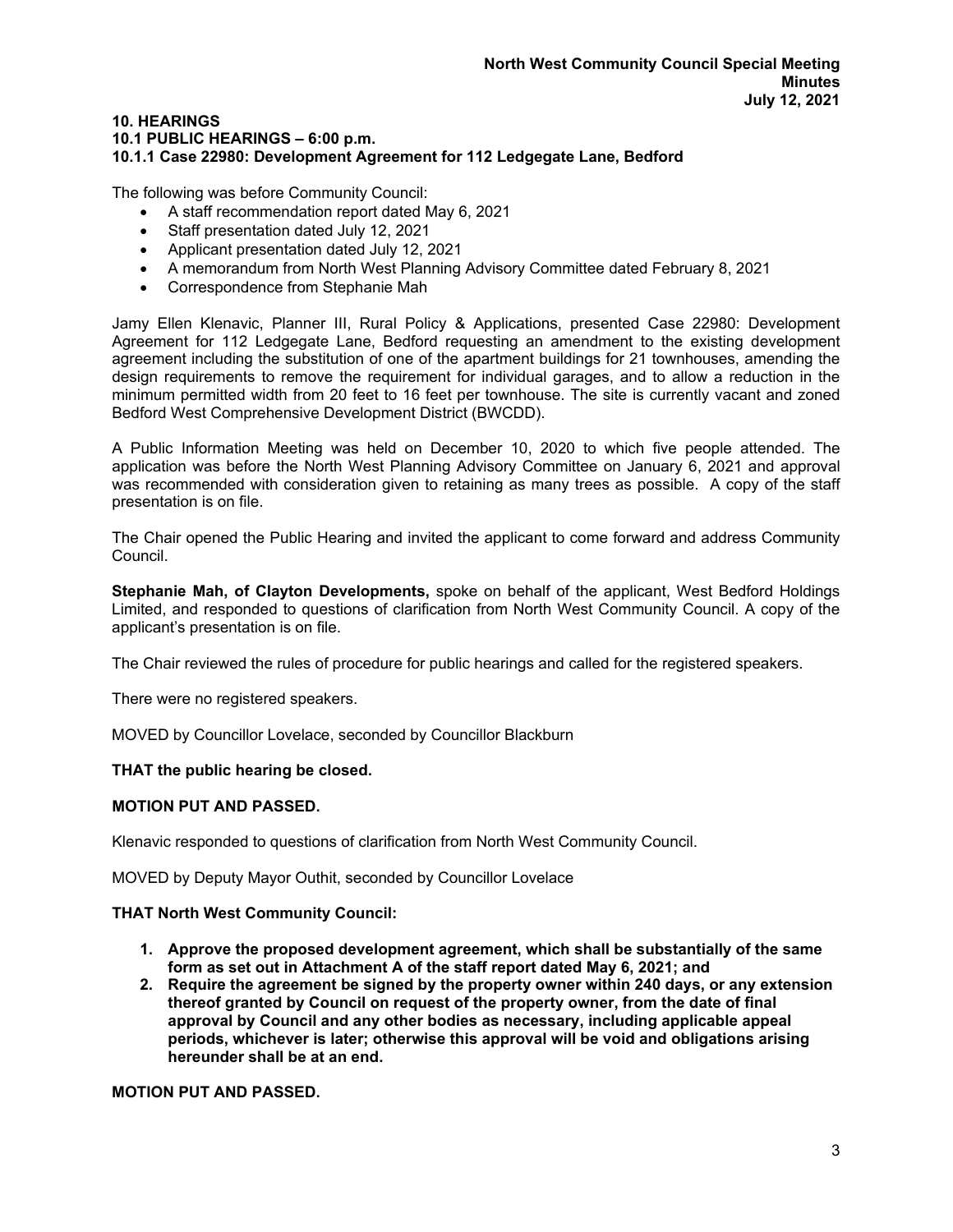## **10.2 VARIANCE APPEAL HEARINGS**

### **10.2.1 Case 23033: Appeal of Variance Refusal – 14 Wardour Street, Bedford**

The following was before Community Council:

- A staff recommendation report dated June 1, 2021
- Staff presentation dated July 12, 2021
- Property owner presentation dated July 12, 2021
- Correspondence from E.A. Nelson Blackburn, Aaron Everett and Sarah Everett, Ryan Chisholm and Ba Chisholm
- Petition from residents neighbouring 14 Wardour Street, Bedford

Sean Audas, Development Officer, presented Case 23033: Appeal of Variance Refusal – 14 Wardour Street, Bedford. The property is zoned Residential Single Dwelling Unit (RSU) and contains an existing single-family home. The appellant is seeking a variance for a deck that is already built. A copy of the staff presentation is on file.

The Chair reviewed the rules of procedure for variance hearings and the Chair invited the appellant to come forward and address Community Council.

**Jessica Cesa and Erik Mont, Property Owners,** presented to Community Council and indicated that they purchased the property in 2012 and had the deck constructed in 2014. The property owners indicated that when the deck was constructed, they were advised by their contractor that a permit was not required as it was an addition to an existing structure. The property owners acknowledged that the mistake of not obtaining a permit was unintentional. A copy of the property owners' presentation is on file.

MOVED by Councillor Blackburn, seconded by Deputy Mayor Outhit

#### **THAT the variance hearing close.**

MOVED by Deputy Mayor Outhit, seconded by Councillor Lovelace

#### **THAT North West Community Council allow the appeal.**

The Community Council noted that there is neighborhood support to allow this variance and that the deck was built in good faith.

#### **MOTION PUT AND PASSED.**

Decision of the Development Officer overturned.

#### **11. CORRESPONDENCE, PETITIONS & DELEGATIONS 11.1 Correspondence**

Correspondence was received and circulated for items: 10.1.1, 10.2.1, 13.1.2.

For a detailed list of correspondence received refer to the specific agenda item.

## **11.2 Petitions**

The Clerk's Office submitted a petition from neighbours of 14 Wardour Street regarding Case 23033 with approximately 13 signatures requesting North West Community Council allow the property owners' appeal of the variance refusal.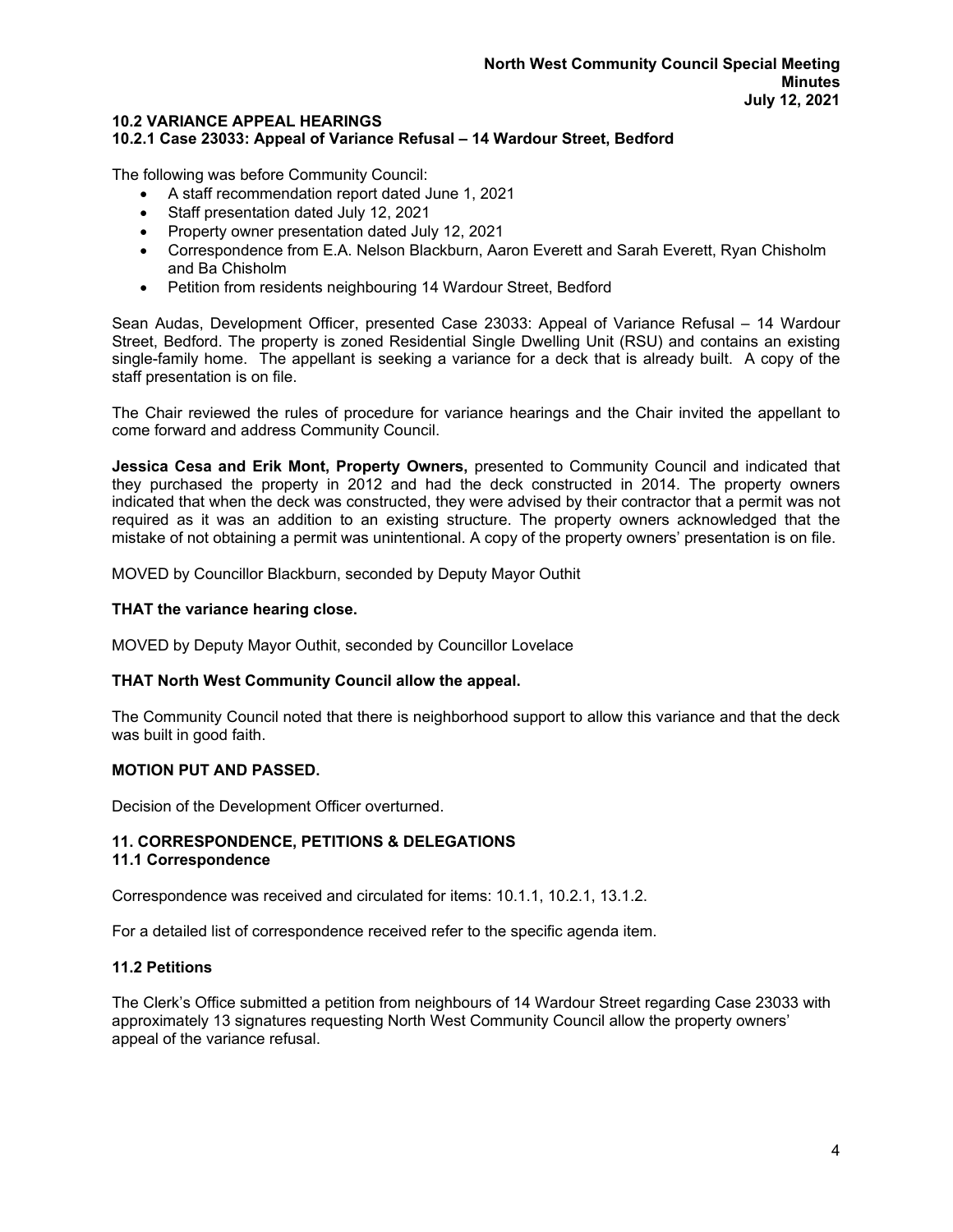## **11.3 Presentations**

## **11.3.1 Introduction to the Urban Development Institute**

The following was before Community Council:

• Presentation dated July 12, 2021

Stephen Adams, Executive Director of the Urban Development Institute of Nova Scotia gave a presentation introducing the Urban Development Institute of Nova Scotia and responded to questions of clarification from North West Community Council. A copy of the presentation is on file.

## **12. INFORMATION ITEMS BROUGHT FORWARD – NONE**

#### **13. REPORTS 13.1 STAFF 13.1.1 Case 23247: Measurement of Building Height under the Sackville Drive Land Use By-law**

The following was before Community Council:

- A staff recommendation report dated June 2, 2021
- Staff presentation dated July 12, 2021

Councillor Russell stepped down from the Chair and Councillor Blackburn assumed the Chair.

Brittney MacLean, Planner II, Urban Enabled Applications, gave a presentation on Case 23247: Measurement of Building Height under the Sackville Drive Land Use By-law and responded to questions of clarification from North West Community Council.

A copy of the staff presentation is on file.

MOVED by Councillor Russell, seconded by Deputy Mayor Outhit

**THAT North West Community Council direct staff to commence the planning process to amend the Sackville Drive Land Use By-law to allow for the height of a building to be based on the mean grade of the building, not the lowest grade of the curb.**

#### **MOTION PUT AND PASSED.**

Councillor Russell resumed the Chair.

#### **13.1.2 Case 23617: Upper Hammonds Plains Land Use Designation Review**

The following was before Community Council:

- A staff recommendation report dated June 17, 2021
- Staff presentation dated July 12, 2021
- Correspondence from Melisa Marsman, Vanessa Jackson

Peter Nightingale, Planner II, Rural Policy and Applications, presented Case 23617: Upper Hammonds Plains Land Use Designation Review and responded to questions of clarification from North West Community Council.

A copy of the staff presentation is on file.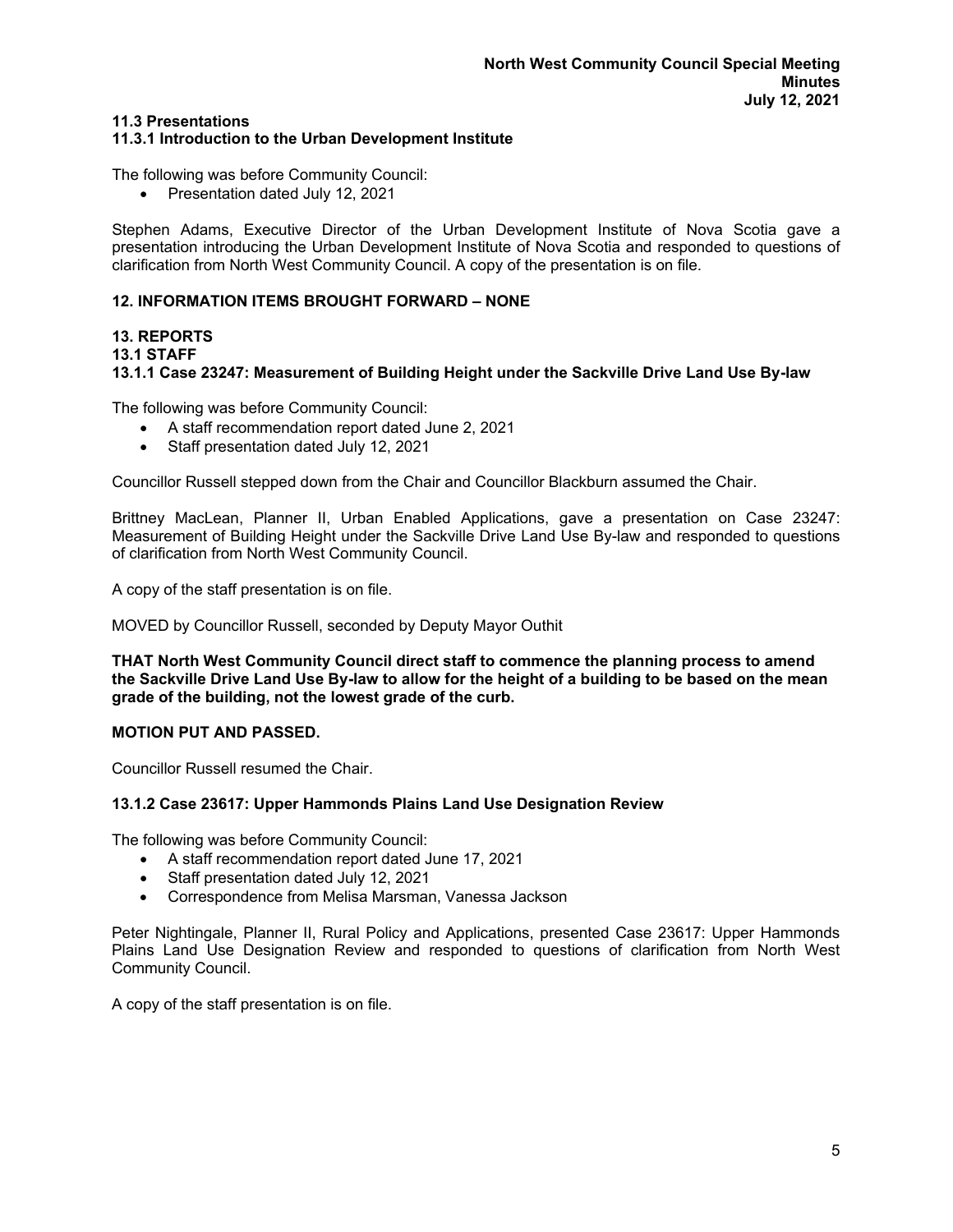MOVED by Councillor Lovelace, seconded by Deputy Mayor Outhit

**THAT North West Community Council recommend that Regional Council:**

- **1. Initiate a process to review and amend the land use polices and regulations under the Upper Hammonds Plains Land Use Designation within the Municipal Planning Strategy and Land Use By-law for Beaver Bank, Hammonds Plains and Upper Sackville; and any other planning documents as necessary to mitigate conflict between allowable uses in the area; and**
- **2. Follow the public participation program for municipal planning strategy amendments as approved by Regional Council on February 27, 1997.**

**MOTION PUT AND PASSED.**

- **13.2 MEMBERS OF NORTH WEST COMMUNITY COUNCIL – NONE**
- **14. MOTIONS – NONE**
- **15. IN CAMERA (IN PRIVATE) – NONE**
- **16. ADDED ITEMS – NONE**
- **17. NOTICES OF MOTION - NONE**

#### **18. PUBLIC PARTICIPATION**

**Curtis Whiley, of Upper Hammonds Plains,** of the Upper Hammonds Plains Strategic Initiatives Committee, spoke regarding Case 23617: Upper Hammonds Plains Land Use Designation Review. Whiley indicated that work is being done to preserve the heritage of the community and encourage development that benefits members of the African Nova Scotian community. A community land trust is being developed to purchase and preserve land. Current development is having negative impacts on the community and is being performed without any community engagement.

**Gina Jones-Wilson, of Upper Hammonds Plains,** is the president of the Upper Hammonds Plains Community Development Association spoke regarding Case 23617: Upper Hammonds Plains Land Use Designation Review. Jones-Wilson expressed concerns around General Use (GU-1) zoning in Upper Hammonds Plains and the lack of consultation with the community with respect to new development.

**Brandon David, of Upper Hammonds Plains**, also spoke regarding Case 23617: Upper Hammonds Plains Land Use Designation Review. David feels that GU-1 zoning is good, but it needs some restrictions such as buffers between residential and commercial uses**.**

**Vanessa Jackson, of Upper Hammonds Plains,** also spoke regarding Case 23617: Upper Hammonds Plains Land Use Designation Review. Jackson stated that mixed use zones as well residential zones may be better suited for the community as opposed to just GU-1 zoning. Jackson also noted that the Upper Hammonds Plains Community Development Association should be consulted with respect to new development in the community.

#### **19. DATE OF NEXT MEETING – August 9, 2021**